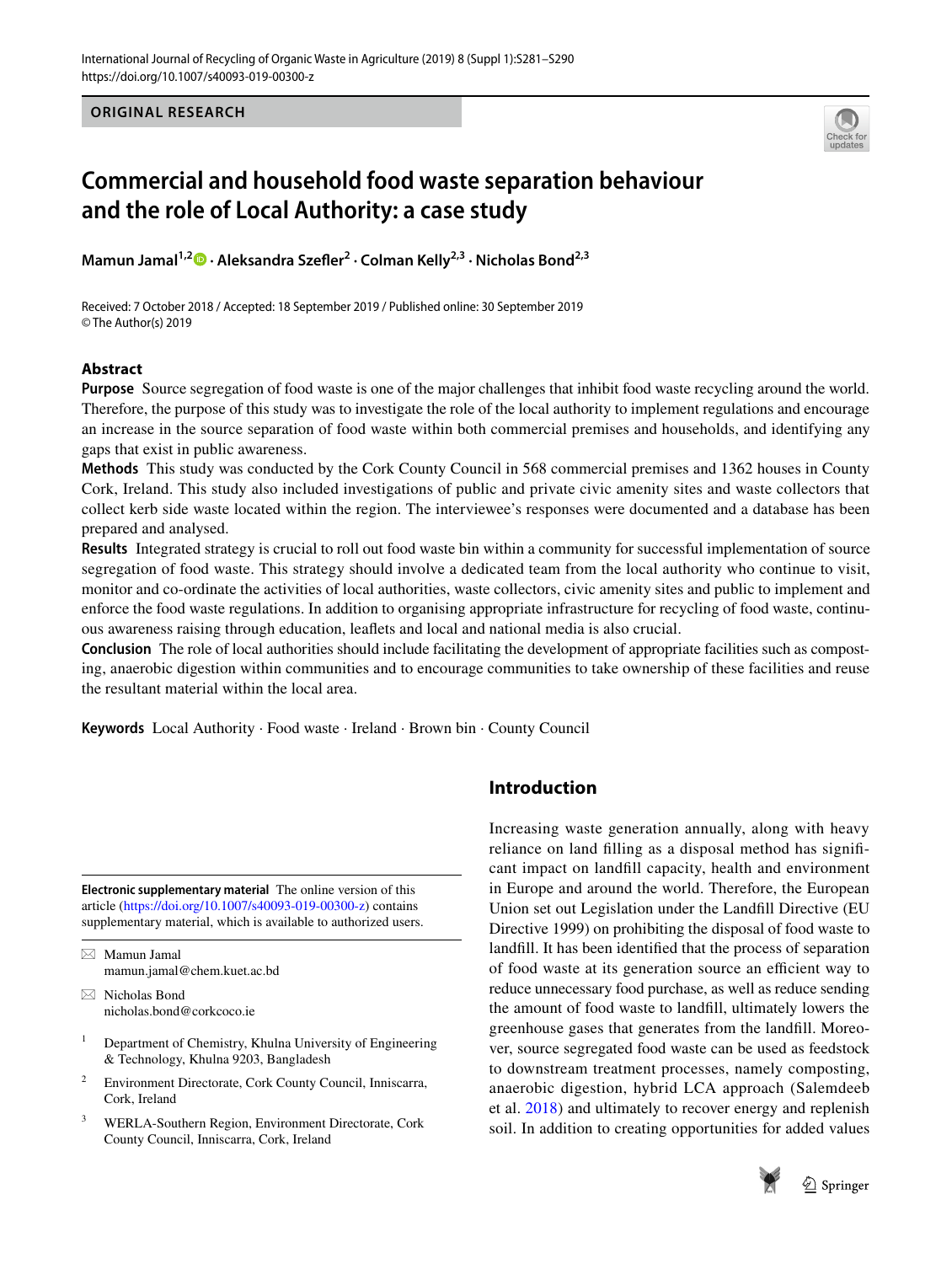and jobs, the practice of segregating food waste will demonstrate to the householders the amount of food being wasted and result in a consequent reduction. For example, in USA alone, almost 45 billion kg of grain products, fruits, milks and fresh vegetables is lost to waste every year. According to the Environmental Protection Agency, USA, the disposal of this costs approximately \$1 billion (Kosseva [2009](#page-8-0)). In the United Kingdom, 20 million tons of food waste is produced annually and a major portion of this waste ends up in the landfll. Every tonne of food waste equates to 4.5 tons of  $CO<sub>2</sub>$  emissions, a greenhouse gas that has negative impact on the environment. Moreover, the estimated direct cost to producers of food that goes to waste globally is currently US \$750 billion annually, a fgure that excludes even wasted fish and seafood. Therefore, every regulatory authority must take the lead through proper consultation and communication in order to get all of the stakeholders working together to achieve the target of reducing landfll waste.

A number of efficient measures have taken place in many European countries such as The Netherlands, Germany, Austria, Sweden and Spain to implement food waste regulations. Strong participation of both households and commercial premises in the primary action of source-segregation is the crucial factor that is found to be the common in all these countries. Therefore, it is important also to fnd out the motives of both households and commercial premises behind involvement in such schemes. Numerous articles have been published in scientifc journals discussing the impact related to a multiplicity of diferent factors within household and commercial premises that affect the involvement rate in waste recycling schemes. Factors such as (1) demographic profle (Berglund [2006;](#page-8-1) Dietz et al. [1998;](#page-8-2) Sterner and Bartelings [1999;](#page-9-1) Vicente and Reis [2008\)](#page-9-2); (2) the infuence of local norms and environmental awareness (Hopper and Nielsen [1991;](#page-8-3) Widegren [1998;](#page-9-3) Sterner and Bartelings [1999](#page-9-1)); (3) implementing incentives, such as pay by weight on residual waste; (4) regular collection of food waste; appropriate facilities in the local amenity sites to recycle food waste; (5) education and awareness raising through seminars, conferences, local medias (radio, newspaper, television) (Williams and Taylor [2004;](#page-9-4) Austin et al. [2003](#page-8-4); Spaccarelli et al. [1989](#page-9-5)) have been suggested as an efective strategy in order to increase recycling. However, a number of articles have described factors that are more important than others. Anna Bernstad [\(2014](#page-8-5)) has suggested that the installation of equipment and existence of infrastructure is crucial and is more important for source-segregation of waste compared to the use of written information: such as distribution of leafets among the households. Wan Azlina et al. (2013) also suggested that good moral values and situational factors such as storage convenience and collection times encourage public involvement and increase the participation rates on source segregation of food waste. On the other hand, Evison and



Read ([2001\)](#page-8-6) suggested that education and quality promotion and publicity on a regular basis are essential for the success of any recycling scheme. Evison also mentioned that local newspapers are not always the best means of informing the public, rather local authority environmental newspapers are more efficient in forwarding the policies and strategies to the public. In addition, educating public on waste management and recycling is also found to be crucial and should be organised by the central government or national body rather than local authority. Moh and Manaf ([2014\)](#page-9-6) suggested that regulatory compliance in solid waste management, such as imposing fees or charges and mandatory household recycling could be given serious consideration for the implementation of food waste recycling within household premises. In addition to civic amenity sites, authors also suggested more recycling drop-off centres at public and convenient locations such as the family shopping malls. These should be provided with effective and efficient recycling collection services. However, source segregation of food waste is still one of the challenges in Europe and other parts of the world. In addition to that, it is also crucial to fnd out the motives of personnel in households and commercial premises behind such involvement and the role of local authority in overall.

Therefore, the aim of this study was to investigate the role of the local authority to implement and increase the source separation of food waste within both commercial premises and households, and identifying any gaps that exist in public awareness. A brown bin adviser pilot scheme has been implemented to conduct this study, where brown bin advisers on behalf of the local authority coordinate with food waste recycling to commercial and household premises; and build a link between local authority and waste collectors, local civic amenity sites and public, to successfully implementing recycling policy within a specifc zone. In our knowledge, very little study has been done from the local authority point of view on implementing an approach towards successful campaign of food waste recycling.

#### **Methods**

The present study was conducted by the Cork County Council through brown bin adviser scheme in 568 commercial premises located within 22 towns and 1362 houses located within five major towns in County Cork with a population agglomeration  $> 10,000$ . County Cork is the largest county (by area) located in the south-west region of Ireland, with a population of 518,128 and area of 7500 km<sup>2</sup>. This study also included investigations of public and private civic amenity sites and waste collectors that collect kerb side waste located within the region. The interviewee's responses were documented and a database has been prepared and analysed. Figure [1](#page-2-0) explains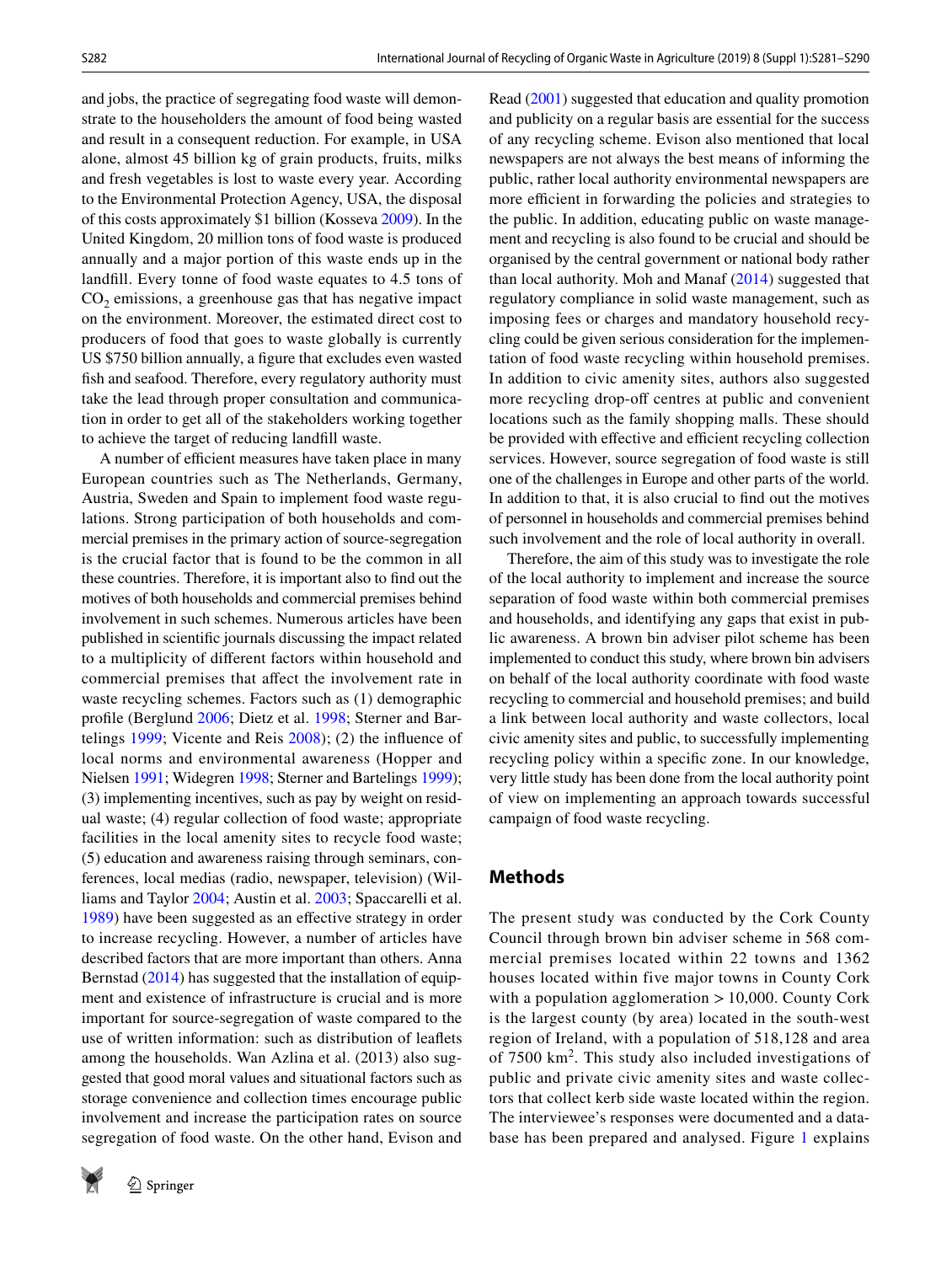the overall brown bin scheme that has been implemented by Cork County. Cork County Council recruited additional "brown Bin" advisers to supplement their own staff who co-ordinated on behalf of Council with the household and commercial premises, waste collectors, civic amenity sites, composting facilities, anaerobic digestion facilities, local medias and local schools. However, their communication was strong with waste collectors, commercial premises and civic amenity sites through phone calls, emails, letters and enforcement actions; reminding them on their obligations on a regular basis. Advice and awareness information was communicated to householders and also to the school children through the Green schools initiatives.

#### **Population and area**

In this study, all the commercial premises that produce food waste have been targeted within all the major towns in County Cork and for the households, the towns which have population agglomeration more than 10,000 (Table [1](#page-2-1)). In households, the number of samples selected from each town was 6%, which is directly proportional to the size of the population in each town and also diferent estates in each town have been selected based on their standard of living which has been taken from the Geo data (lower, middle and upper income group ). Waste collectors have been contacted on a regular basis through phone, email and post. Local authority also organised a number of meetings, seminars with the waste collectors and awareness events with the local businesses and tidy town volunteers (in every town in Cork, there are few locals who volunteer to make the town tidy; this is organized by the local authority). Local civic

<span id="page-2-1"></span>**Table 1** Number of commercial premises that generate sourcesegregated food waste at vario towns in County Cork

| <b>us</b> |                                                                                              | premises       |
|-----------|----------------------------------------------------------------------------------------------|----------------|
|           | <b>Ballincollig<sup>a</sup></b>                                                              | 44             |
|           | Bandon                                                                                       | 37             |
|           | Bantry                                                                                       | 21             |
|           | Blarney                                                                                      | 7              |
|           | <b>Boherbue</b>                                                                              | $\overline{c}$ |
|           | Carrigaline <sup>a</sup>                                                                     | 24             |
|           | Carrigtwohill                                                                                | $\overline{4}$ |
|           | Castletownbere                                                                               | 21             |
|           | Charleville                                                                                  | 15             |
|           | Clonakilty                                                                                   | 37             |
|           | $C$ obh <sup>a</sup>                                                                         | 40             |
|           | Dunmanway                                                                                    | 14             |
|           | Fermoy                                                                                       | 30             |
|           | Kanturk                                                                                      | 15             |
|           | Kinsale                                                                                      | 45             |
|           | Macroom                                                                                      | 19             |
|           | Mallow <sup>a</sup>                                                                          | 46             |
|           | Midleton <sup>a</sup>                                                                        | 40             |
|           | Millstreet                                                                                   | 17             |
|           | Mitchelstown                                                                                 | 29             |
|           | Skibbereen                                                                                   | 23             |
|           | Youghal                                                                                      | 38             |
|           | <sup>a</sup> Towns<br>that<br>are<br>households also (population<br>agglomeration $> 10,000$ | studied<br>for |

Towns Number of

amenity sites have been visited by the brown bin advisers and the issues involved have been documented and analysed.



<span id="page-2-0"></span>**Fig. 1** Flow diagram of methodology on the co-ordination of Brown Bin Adviser (inset: Brown Bins)

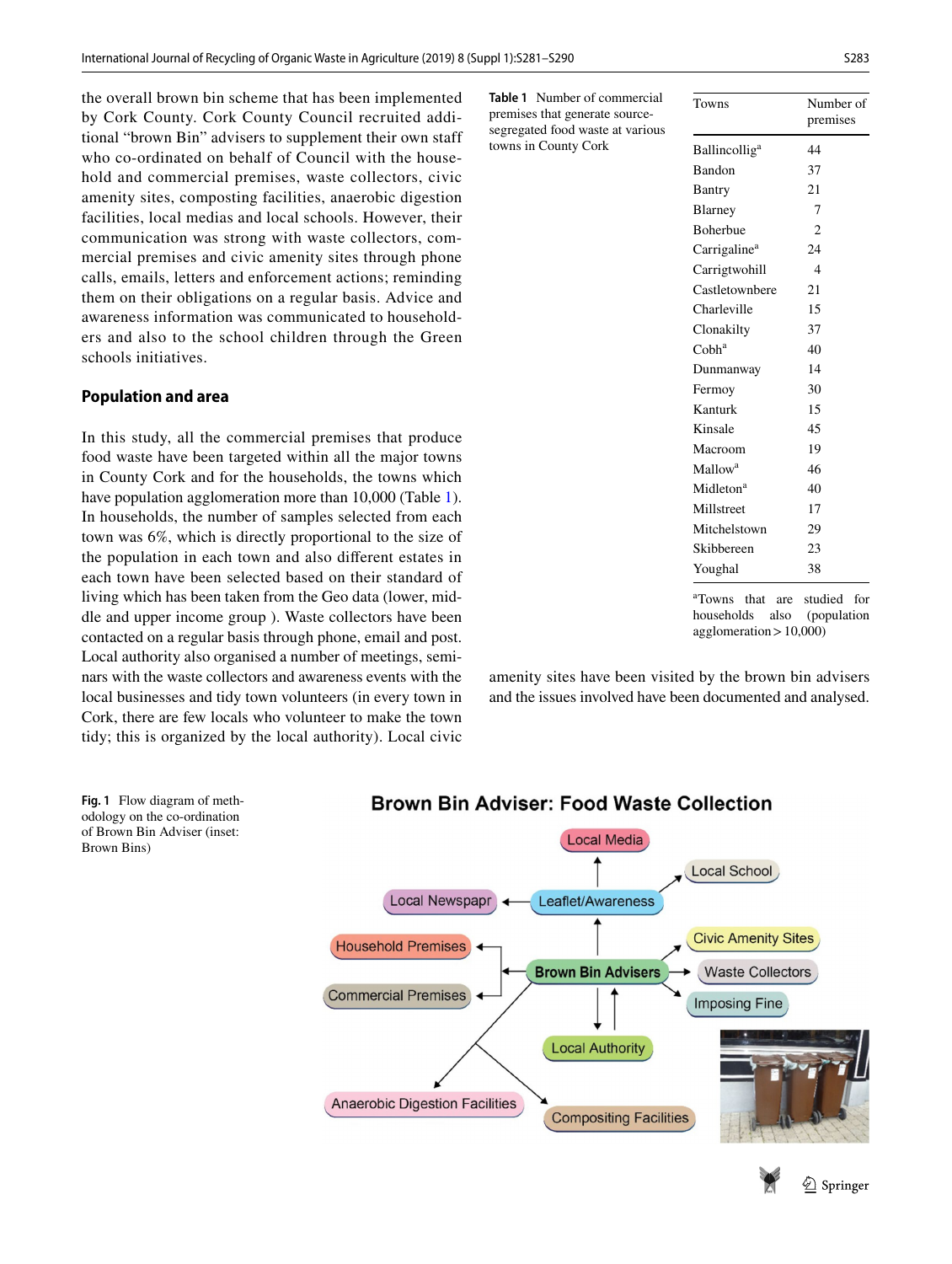#### **Questionnaire, data collection and analysis**

To determine the demographic status and plan of the respondent for the commercial premises (Supplementary Fig. S1) and for the households (Supplementary Fig. S2) a questionnaire was designed. Questionnaire for the commercial premises contained ten points with their follow-up details. The ultimate goal of these points is to understand whether they are doing source segregation; if not, then what are the next steps. Also relevant leafets are handed to them. In relation to households, it was more instructive as to how to use brown bin, who to contact, along with the leafets that are provided by the brown bin advisers. Their experience and comments also have been documented and analysed. The data analysis was performed using the xl data sheets and using pivot plots. It is to confrm that the identity of any respondent in this study was not disclosed; and an assumption has been used that the respondents in this study are answering honestly. However, a cross-sectional study was used for the validation of all the data given by the respondents.

## **Results and discussion**

## **Respondents' demographic information (commercial premises)**

A total of 568 commercial premises in 22 towns within County Cork that produced food waste have been visited by the local authority as per this case study. After the frst visit by the local authority advisers, average 53% premises participated in the brown bin scheme (Fig. [2\)](#page-3-0), which increased to average 81% after the second visit. As an observation, of the towns that are located in the remote area, the majority of the premises were found to be reluctant to engage with food waste collection service and demonstated very slow rate of compliance. On the other hand, commercial premises located in town with tourist spots show higher rate of compliance. However, inspections carried out by the Brown Bin advisers to remind commercial premises of their obligations encouraged the source segregation of food waste. Specially, hospitals, nursing homes and supermarkets are ahead in participating brown bin scheme from the beginning, as compared to the other types of commercial premises such as fast food establishments or cafes (Fig. [3](#page-4-0), Table [2](#page-4-1)). Fast food establishments or cafes usually require more explanations, encouragement and occasionally multiple visits from local authority for participating in food waste recycle scheme. For ethnic commercial premises (such as Chinese, Indian), it was found to be very effective to issue letters; along with the



**Name of the Towns** 

<span id="page-3-0"></span>**Fig. 2** Brown bin status (yes or no, %) for the commercial premises at various towns in County after frst visit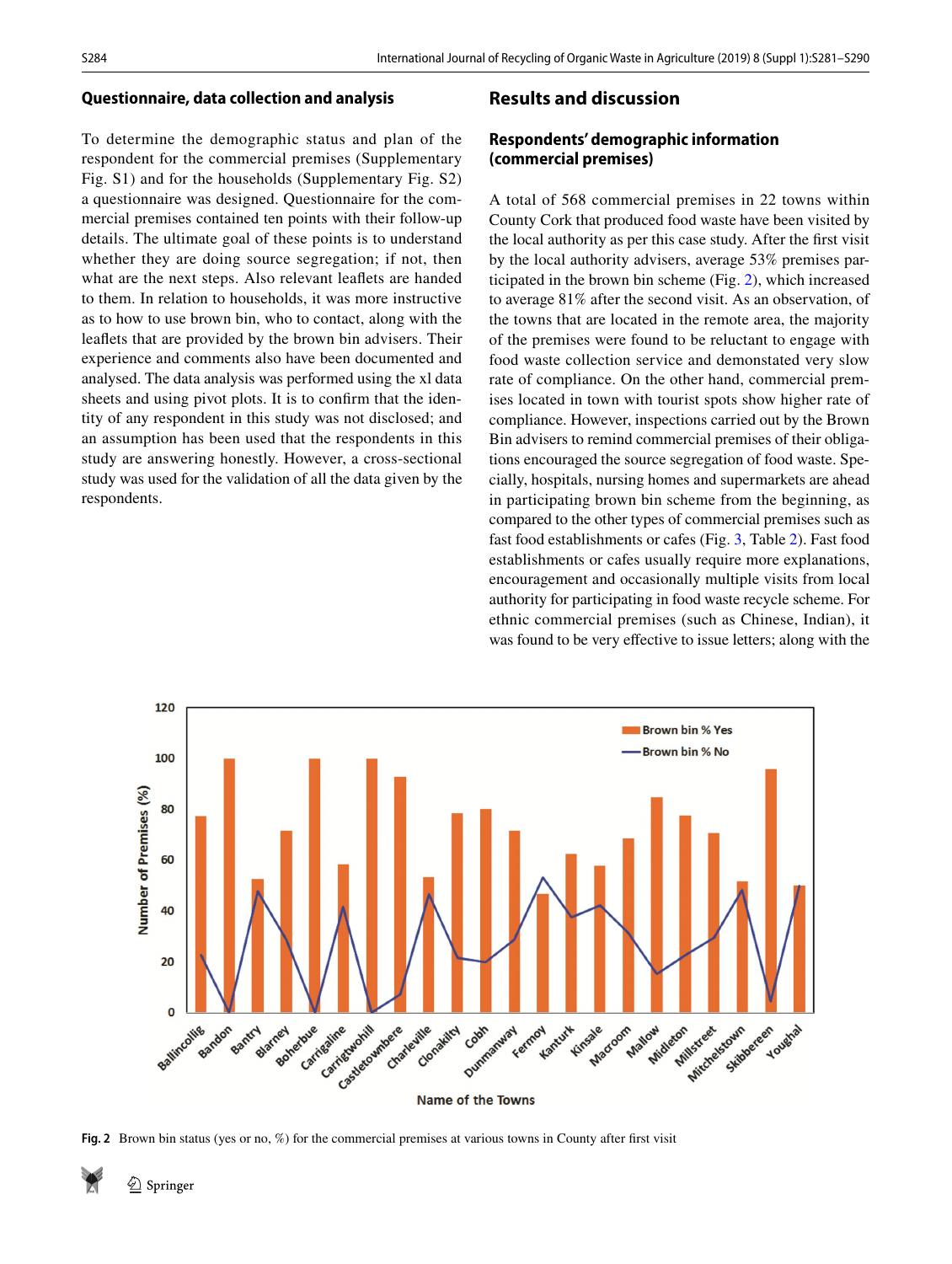

<span id="page-4-0"></span>**Fig. 3** Distribution (%) of commercial premises in County Cork that generate source segregated food waste

<span id="page-4-1"></span>**Table 2** Types of commercial premises that are found to be compliant (%) after the frst and the second visits by the brown bin advisers

| Premises type         | Compliant after 1st<br>visit $(\%)$ | Compliant after<br>2nd visit $(\%)$ |  |  |
|-----------------------|-------------------------------------|-------------------------------------|--|--|
| Bar (with food)       | 47                                  | 80                                  |  |  |
| Cafe/fast food        | 27                                  | 57                                  |  |  |
| Canteen/hostel        | 66                                  | 100                                 |  |  |
| Hospital/nursing home | 78                                  | 100                                 |  |  |
| Hotel/restaurant      | 40                                  | 62                                  |  |  |
| Shop/supermarket      | 54                                  | 89                                  |  |  |

visits, as they fnd it clearer, easier and reliable to understand through written communications. Among the restaurants, bars, shops—in approximately 30–40% of cases food waste is being taken by the local farmers to feed animals (i.e. dogs, pigs, hounds), which used to be the usual practice until 2001 in Ireland. However, to improve the security of food chain and to sustain food industry in Ireland, a ban has been introduced on feeding food waste to animal, unless individuals or company holds meat feeding license. However, this historic practice is also found to be one of the factors in delaying taking brown bin on board for the owners in commercial premises in Ireland. In this case the presence of brown bin adviser on the door has a huge impact on accepting brown bin scheme within these premises. Also follow-up phone call after frst visit is crucial to obtain maximum turnover during the second visit. Ultimately, reinforcing the importance of source segregation of food waste to the food producers will make a signifcant diference to the practice of food waste recovery. Also majority food producers fnd it more encouraging to do it once their peer business people practice it and ask neighbour or colleague to use it. Figure [3](#page-4-0) shows

types of premises that generate food waste in Cork. Cafes, fast food establishments, hotels and restaurants are found to be the major food waste producers in Cork, though rate of participation in the food waste recycling is slower within these premises compared to the other types of commercial premises, such as hospitals, bars and canteens.

## **Respondents' demographic information (households)**

Brown bin advisers from Cork County Council have visited 1362 households located within the five largest towns in County Cork, and 29% of the households have been met by the advisers face to face. Leaflets with contact details have been dropped to the remaining 71% houses in relation to the legislation and the procedure of food waste segregation (Table [3](#page-4-2)). After arbitrary re-inspection it has been observed that approximately 50% households participated in the brown bin scheme within 6 weeks of first visit. However, the majority households responded that appropriate collection of food waste would encourage food waste segregation at home. In particular, those households that are given food waste bins at home and are being collected by the waste collector in a regular basis, and even in some cases it is collected more often that other wastes, are viewed the most encouraging by the householders to do source segregation of food waste. Even though, just the presence of the food waste bins at home also found to be effective on the involvement of source segregation food waste, which is mainly due to the neighbourhood's perceptions. However, it is also found that just providing a composter unit to every household is not that much effective in encouraging householders to do food waste separation at home. Typical questions from the households when brown bin advisers go to their door are: (1) confusion as to what to put and what not to put into the brown bin, (2) how to clean the bin/caddy, (3) concerns on lots of flies at home due to the food waste bin, (4) need a wheelie bin as it is very heavy to carry, (5) will it cost any extra? (6) Problem of space for another extra bin, etc. Therefore, appropriate training on

<span id="page-4-2"></span>**Table 3** Number of households inspected by the brown bin advisers in County Cork

| <b>Towns</b> | No. of<br>houses<br>audited | % of houses Advising %<br>audited |    | Leaflets<br>only $%$ |
|--------------|-----------------------------|-----------------------------------|----|----------------------|
| Ballincollig | 347                         | 6                                 | 31 | 69                   |
| Carrigaline  | 296                         | 6                                 | 32 | 68                   |
| Cobh         | 247                         | 6                                 | 28 | 72                   |
| Mallow       | 232                         | 6                                 | 24 | 76                   |
| Midleton     | 240                         | 6                                 | 28 | 72                   |

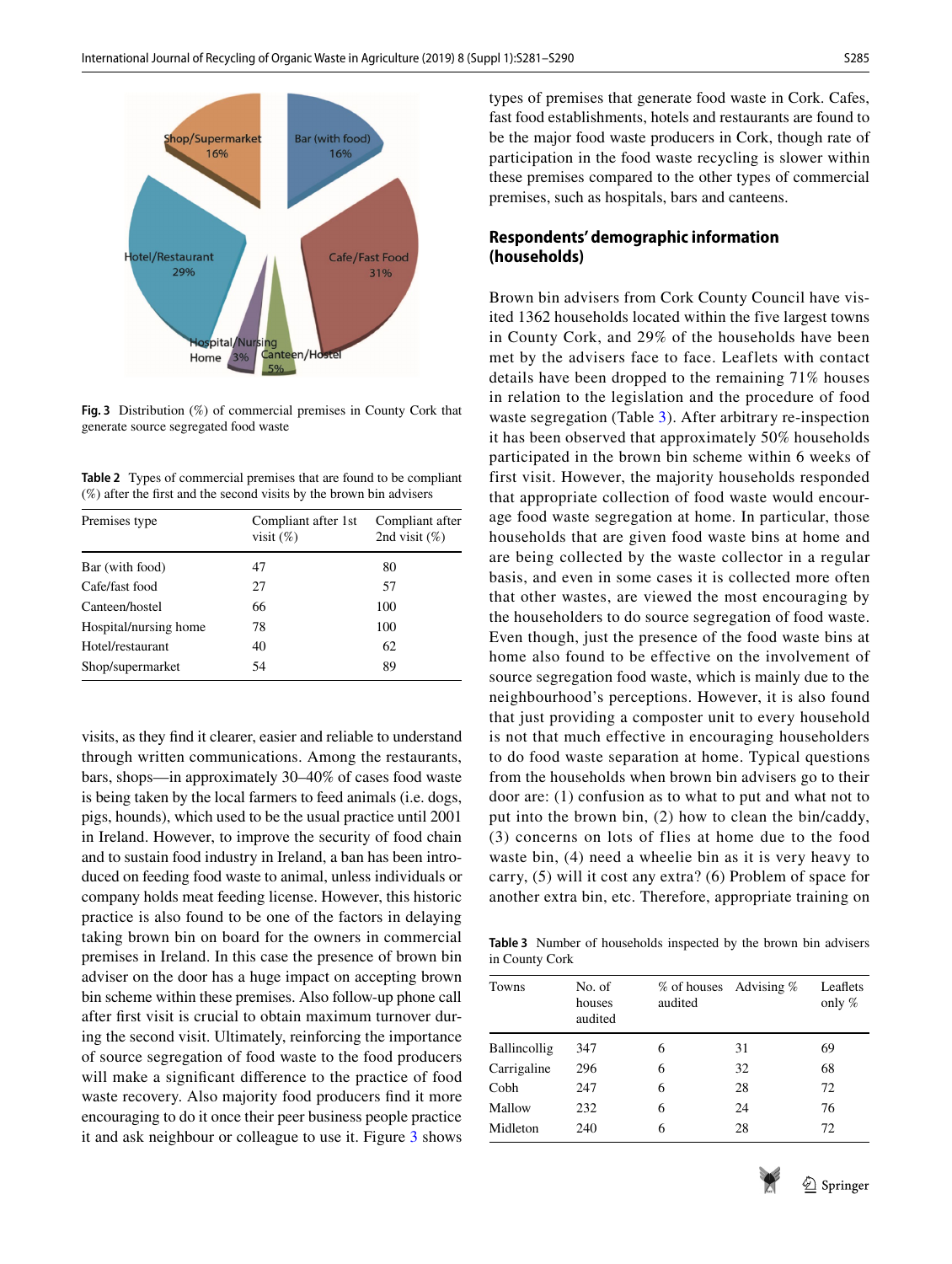preparing brown bin advisers or personnel from the local authority is needed to ensure effective communication with the householders.

Due to the presence of food waste bin at home, people also realise how much food is being wasted in a regular basis. In addition to recycling food waste, generating less food waste is also very crucial for the success of this scheme. Food for consumption goes through different phases, and there are losses at each phase. Losses occur during production and harvest (i.e. drought) stage, postharvest, handling and storage stage, packaging and processing stage, distribution and retail stage and finally consumer stages (i.e. households, restaurants, etc). Introduction of food waste recycling scheme will have psychological impact and drive the consumers to reduce generating food waste. Moreover, consumers will buy durable and long-lasting food items, reuse the cooked food and will be forced not to buy unnecessary food. Also it promotes the practice of 'encouraging others attitude' on reducing food waste, or purchase exactly what consumers need. Due to extensive enforcement, 37% decrease in household waste disposed to landfill has been found in 2013 compared to 2012 in Ireland, and County Cork is following the same trend.

#### **Civic Amenity Sites**

Audits have been carried out on public and private recycling centres in County Cork aimed to review and evaluate both the site attendants' and customers' attitude towards food waste recycling. Locations of the recycling centres are marked in Fig. [4](#page-5-0); however, brown bin advisers visited four centres for this survey: two in Midleton, one in Cobh and one in Mallow. After visiting and talking to people within the sites, it has been realised that site attendants have an important role in encouraging and educating customers to segregate waste more efficiently at the respective sites. Moreover, longer opening hours, better signage and layout along with publicity, education and awareness campaigns would enable the public to use the site more efficiently. UK local authority has done a huge amount of work to improve the efficiency of local amenity sites, e.g. Lancashire County Council (Williams and Taylor [2004\)](#page-9-4) has changed the name of the local amenity sites to Household Waste Recycling Centres that enhanced positive image of these sites within the society. Williams et al. also suggested the provision of boxes or bin liners from the amenity sites that would facilitate pre-separation of the waste and encourage source segregation of food waste. Supplementary Table 1 details an EPA report, estimated household organic waste collected by Civic Sites in Cork. However, additional work is required and in progress to organise the Civic Sites in Cork to facilitate acceptance of source segregated food waste.



<span id="page-5-0"></span>**Fig. 4** Public and private civic amenity sites are marked (**a**) within County Cork; map of Ireland (inset). [Environ. map viewer, Local Authority]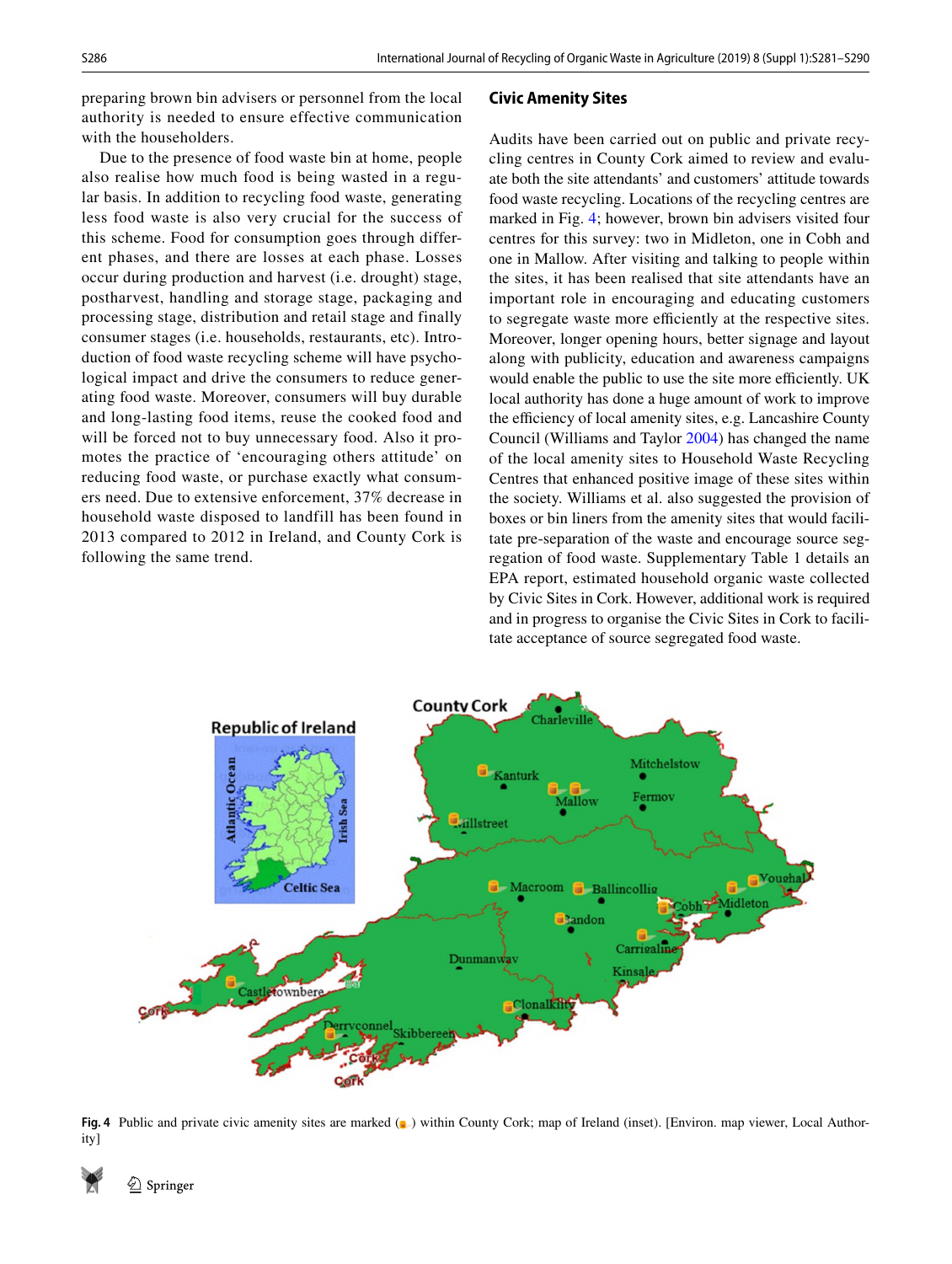#### **Waste collectors**

In County Cork there are 11 private collectors that are collecting kerb side waste at the moment, and six of them sent out promotional materials to the customers on how to segregate food waste and are also collecting food waste in a regular basis. Others are in the process of organizing their route for food waste collection. Waste companies are dealing directly with their customers—both private houses and commercial premises. To facilitate the achievements set out in European Union (Household Food Waste and Bio-Waste) Regulations 2013, Waste Management (Food Waste) Regulations 2009, waste companies mentioned above produce and distribute advertising materials about new food waste bin system to inform both householders and commercial premises in relation to the time frame for the roll out of the service and educate them on using the brown bin properly to avoid contamination. Collectors will have to adhere to improved standards of service, incentivize households and business owners to segregate food waste and be much clearer about their charging structures. Local authorities must organize regular meetings and monitor the activity of waste collectors. Keeping formal and proactive relationships with the waste collectors is crucial on success of this scheme. An estimate of organic waste collected has been reported by EPA in 2013 (Table [4\)](#page-6-0). However, it is expected that food waste collection would increase signifcantly in coming years in Cork due to this awareness programme.

#### **Public awareness**

Public awareness is initiated by the Cork County local authority through brown bin advisers and through the Environmental Awareness Section. Brown bin advisers met both people in commercial premises, and households through door to door visits, organised six seminars in diferent locations under the banner such as 'Stop Food Waste', 'What's in your Bin' in collaboration with Environmental Awareness Section. In some cases, assistance has been provided by respective tidy town committees, and local grocery shops such as 'Supervalu' (chain super market in Ireland) to

<span id="page-6-0"></span>**Table 4** Estimated Organic (Food/Garden) Waste Component of Collected Household Waste-2013

| Area               | Kerbside collections (in tonnes)               |                                          |  |  |  |
|--------------------|------------------------------------------------|------------------------------------------|--|--|--|
|                    | Mixed/residual collection<br>(black bins/bags) | Organics col-<br>lection (brown<br>bins) |  |  |  |
| <b>Cork County</b> | 54.282                                         | 234                                      |  |  |  |
| Southern Region    | 240.404                                        | 16,593                                   |  |  |  |
| National sub-total | 737,782                                        | 83,389                                   |  |  |  |

conduct the awareness campaign. Cork County Council also sent the message to the public through local radio stations, posters, newsletters, newspaper adverts. It has been found that methods where residents are contacted and informed individually are ominously more efective than information delivered using more traditional approach (such as leafets only, media, etc). Similar trend also has been found by another study conducted by Evison and Read [\(2001](#page-8-6)). However, we have found that a common ground is created frst by promoting the message through media, leafets and posters (entrance of every town), followed by door to door visit—this ensured maximum efficiency, compared to any other method alone (Ghani et al. [2013\)](#page-8-7). Grodzinska et al. ([2006\)](#page-8-8) suggested that public lack of knowledge was a serious obstacle to the fruitful execution of food waste recycling. It is found to be crucial for the residents to be able to understand and acknowledge the waste problem in their locality, before they feel responsible for the waste they produce or feel obliged to join in any schemes being provided. Knowledge about the availability of recycling programmes and facilities is necessary for efective participation of the people in food waste recycling (Siddique et al. [2010](#page-9-7)). That is why the implementation of the scheme was accompanied by awareness programme. Siddique also suggested that the efectiveness of the food waste recycling scheme relied upon enriched understanding and higher involvement by the people. Greater information and education programmes and increasing the accessibility of recycling facilities are the best means of promoting positive attitude to recycling, and help to remove barriers preventing residents from food waste recycling. However, public awareness programmes should not be a one off and must be continued after the initial implementation (Perrin and Barton [2001](#page-9-8)). Since cost is one of the important factors in taking the brown bin on board, particularly for the commercial premises, it is important to explain by providing real-life examples on cost efectiveness of using food waste or brown bin. In this work, a case study has been developed based on a small cafeteria located within Ballincollig in County Cork (Table [5\)](#page-7-0). With the participation of the brown bin scheme a small-scale cafeteria can save around  $\epsilon$ 576 in a year. Providing this case study to the similar commercial premises was found to be very efective in encouraging participation in the source segregation of food waste.

Small community garden compost sites are another form of solution to recycle food waste efficiently. Encouragement from Local Authorities for such development can create positive attitude within the community on food waste recycling. On behalf of Local Authority, brown bin advisers visited a number of such places, where the owners of commercial premises are happy to participate (Supplementary Fig. S3a–e). It would be more realistic to have such sites, which would be not as big as commercial or farm sites, and

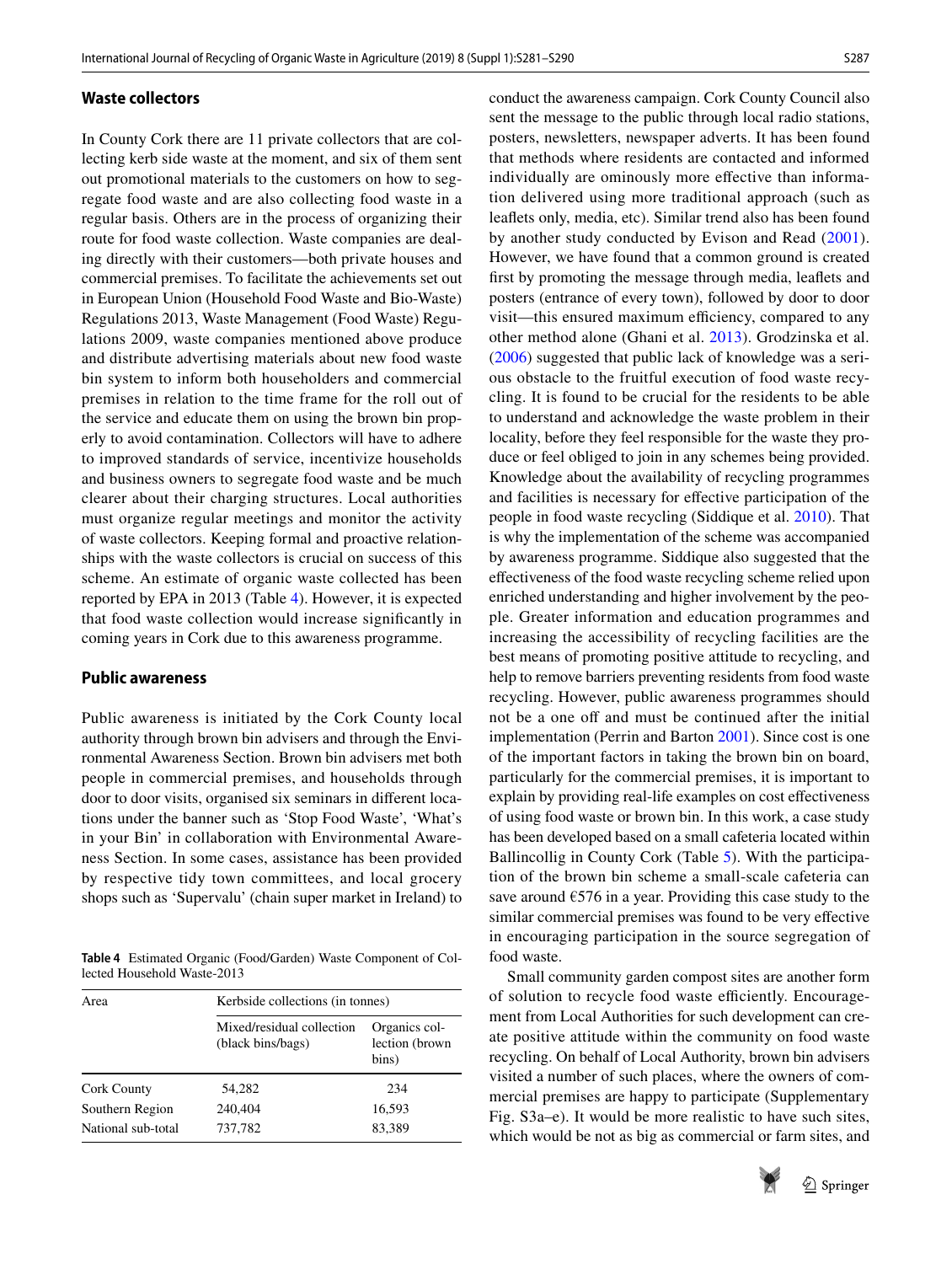| Bin status                                                   | Before brown bin                   |                  |                                        |                         | After brown bin                    |                  |                                         |                         |
|--------------------------------------------------------------|------------------------------------|------------------|----------------------------------------|-------------------------|------------------------------------|------------------|-----------------------------------------|-------------------------|
|                                                              | Collection<br>frequency<br>(month) | Vol. of $bin(1)$ | $Cost/col-$<br>lection<br>$(\epsilon)$ | Total cost $(\epsilon)$ | Collection<br>frequency<br>(month) | Vol. of $bin(1)$ | $Cost/col$ -<br>lection<br>$(\epsilon)$ | Total cost $(\epsilon)$ |
| General waste                                                | 4                                  | 240              | 28                                     | 1344                    |                                    | 240              | 28                                      | 336                     |
| Recycle waste <sup>a</sup>                                   | 4                                  | 240              | 6                                      | 288                     | 4                                  | 240              | 6                                       | 288                     |
| Food waste                                                   | NA                                 | NA.              | NA                                     | $\boldsymbol{0}$        | 4                                  | 120              | 9                                       | 432                     |
| Total cost/year $(\epsilon)$                                 | 1632                               |                  |                                        |                         | 1056                               |                  |                                         |                         |
| Cost saving/year (due<br>to using brown bin)<br>$(\epsilon)$ |                                    |                  |                                        |                         | 576                                |                  |                                         |                         |

<span id="page-7-0"></span>**Table 5** Case study on cost status within a small cafeteria before and after using brown bin

a Recycle waste: paper, card board, dried plastics, tins, etc

also not as small as backyard compositing sites. However, few complaints are common, while retaining organic waste for reuse in the community gardens or small urban farm setting, such as smell, attracting pests, smelly pools of stagnant water due to the poor drainage during the compost. However, there are a number of steps a community garden or urban farm can take to reduce compositing problems: (1) composting process needs to be understood appropriately, (2) mixing materials appropriately to remove odour (Malakahmad et al. [2017\)](#page-8-9), or adding odour-removing materials with the compost; (3) in addition to planning and selecting appropriate composting sites, environmental control measures need to be taken, which should include drainage system, along with other infrastructures, (4) effecting right management practices, (5) educating the locals on the beneft of having a compositing site within the neighbourhood; i.e. enrich the soil with organic material and microorganisms (Kuppusamy et al. [2017](#page-8-10)).

#### **Challenges in food waste recycling**

Based on the environmental model Source/Pathway/Receptor, challenges in relation to food waste recycling in Ireland starts from the food waste producer (Source), to waste collectors (Pathway), to destination of waste (Receptor). Challenges that are associated with the commercial premises are (1) lack of national awareness campaign, (2) quantity of commercial premises involved to be educated and lack of resources to educate commercial premises, (3) unauthorised usage of food waste, e.g. food for animals, (4) regulatory requirements for composting, (5) space issue for bins, (6) suitable collection times to overcome odour/vermin/volume issues. Moreover, continuous monitoring on the status of brown bin is also crucial, as it is natural that people are opening new premises, or closing the old one, or changing the ownership. In every case, it is important to do a followup from the local authority, so those particular premises update their food waste recycling status. A pilot study has been conducted in this study (Table [6](#page-7-1)), where brown bin advisers have visited in 2-year gap three towns. After visiting in 2014, good retention of brown bin has been found within the premises that have participated in the scheme in 2012; however, total number of commercial premises have been changed to more than double for both Ballincollig and Mallow towns, which is the efect of economic cycle of respective towns. Therefore, it is important for the local authority keep up to date on the status of new or old premises within particular region.

In the households, the challenges that are involved in Ireland at this moment are (1) lack of National awareness campaign, (2) quantity of households involved to be educated and lack of resources to educate households, (3) more usage of compost bins required, (4) mixing of non-food items with the food waste. A mixing of plastics or other non-food items

<span id="page-7-1"></span>

| Table 6 Brown bin status in<br>years 2012 and 2014 | Towns        | 2012           |                  |                | 2014           |                  |                |
|----------------------------------------------------|--------------|----------------|------------------|----------------|----------------|------------------|----------------|
|                                                    |              | Total premises | Brown bin $(\%)$ |                | Total premises | Brown bin $(\%)$ |                |
|                                                    |              |                | Yes              | N <sub>0</sub> |                | Yes              | N <sub>0</sub> |
|                                                    | Ballincollig | 20             | 60               | 40             | 41             | 54               | 46             |
|                                                    | Mallow       | 20             | 70               | 30             | 49             | 43               | 57             |
|                                                    | Millstreet   | 15             | 73               | 27             | 19             | 42               | 581            |

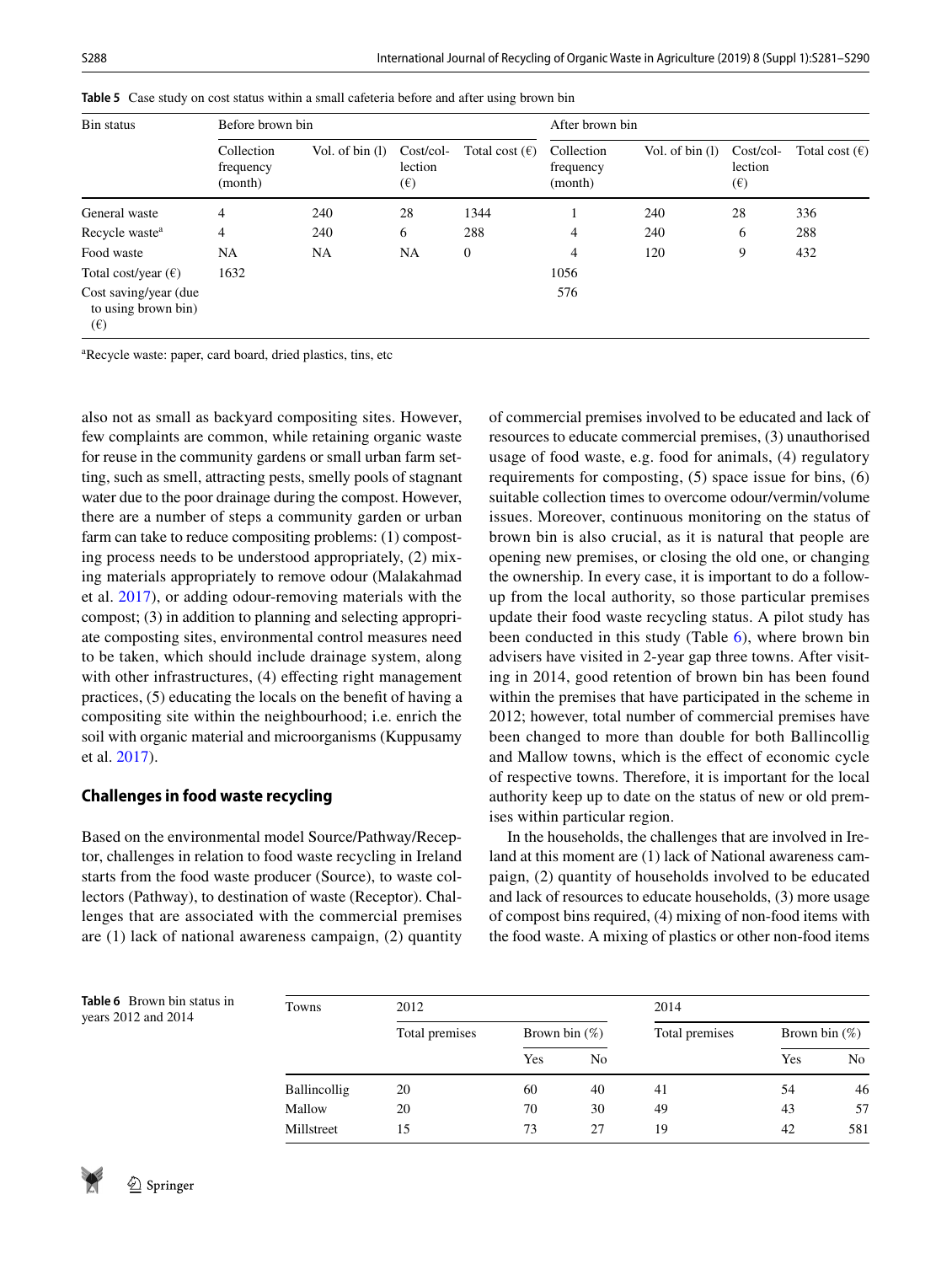(Supplementary Fig. S4) in the food waste bin slows down the composting process in overall. From Supplementary Fig. S4b we can see that within 3 months all the food waste converted to fne grade compost. On the other hand, due to the presence of plastics and other non-food items, composting process gets slow. Even after 9 months, there were no signifcant changes in the waste (Supplementary Fig. S4a). There are also challenges from the waste collector's side, such as resistance to the introduction of food waste bins-often paying lip service and "offering" instead of "arranging" segregated food waste collection. Pictures of brown bin with and without compostable bags in Cork County are shown in Supplementary Fig. S5. Challenges that are involved with appropriate facilities, where people can take food waste, are (1) lack of awareness on home composting, (2) lack of authorised facilities, e.g. civic amenity sites/transfer stations/EPA sites accepting segregated food waste, (3) more enforcement of checking waste loads to ensure food waste is not included in general waste stream from areas where food waste regulations apply. In addition, when the new regulatory regime comes into efect, such as pay by weight or any other regulation is introduced into the community, it should be evident to everyone that this is beneficial both in environmental and fnancial terms (i.e. landfll levy will not be required for segregated food waste—it will only apply to waste going to landfills, etc.).

## **Conclusions**

Successful engagement of the public to participate efectively in the food waste recycling scheme is of major concern to the local authorities. Analysis of responses from the survey from the local authority in 22 towns for the commercial premises, fve towns for the households, along with local civic amenity sites and waste collectors that are working within County Cork indicates that an integrated strategy is crucial to roll out brown bin within a community. This strategy should involve a dedicated team from the local authority who continue to visit and monitor the public and co-ordinate the activities of local authorities, waste collectors, civic amenity sites and public to implement the food waste regulations. In addition to organising appropriate infrastructure for recycling of food waste, or in other words improving the convenience for the households and commercial premises on source segregation of food waste, continuous awareness raising through education, leafets and local and national media is crucial. It is anticipated that neighbour pressure and fnes for non-compliance will result in increased roll out of food waste recovery. Cost saving case studies relevant with the type of commercial premises or households found to be efective for the food producers in participating food waste recycle scheme. The role of local authorities should include

facilitating the development of appropriate facilities such as composting, anaerobic digestion etc within communities and to encourage communities to take ownership of these facilities and reuse the resultant material within the local area. Moreover, when they see the direct implementation and output of their food waste; that will increase the food waste recycling and make the overall process cost efective in the long run.

**Acknowledgements** Thanks to Dr. Mary Stack, Environment Awareness Section, and Ms. Sharon Corcoran, Environment Directorate in Cork County Council; Mr. Percy Foster from Cre-Composting & Anaerobic Digestion Association of Ireland and European Compost Network; and EPA, Ireland for their fruitful co-operation during this study. Also Cork County Council for funding this research.

**Open Access** This article is distributed under the terms of the Creative Commons Attribution 4.0 International License ([http://creativeco](http://creativecommons.org/licenses/by/4.0/) [mmons.org/licenses/by/4.0/](http://creativecommons.org/licenses/by/4.0/)), which permits unrestricted use, distribution, and reproduction in any medium, provided you give appropriate credit to the original author(s) and the source, provide a link to the Creative Commons license, and indicate if changes were made.

### **References**

- <span id="page-8-4"></span>Austin J, Hatfeld BD, Grindle AC, Bailey J (2003) Increasing recycling in office environments: the effects of specific, informative cues. J Appl Behav Anal 26:247–253. [https://doi.org/10.1901/](https://doi.org/10.1901/jaba.1993.26-247) [jaba.1993.26-247](https://doi.org/10.1901/jaba.1993.26-247)
- <span id="page-8-1"></span>Berglund C (2006) The assessment of households' recycling costs; the role of personal motives. Ecolog Econom 56:560–569. [https://doi.](https://doi.org/10.1016/j.ecolecon.2005.03.005) [org/10.1016/j.ecolecon.2005.03.005](https://doi.org/10.1016/j.ecolecon.2005.03.005)
- <span id="page-8-5"></span>Bernstad A (2014) Household food waste separation behavior and the importance of convenience. Waste Manag 34:1317–1323. [https://](https://doi.org/10.1016/j.wasman.2014.03.013) [doi.org/10.1016/j.wasman.2014.03.013](https://doi.org/10.1016/j.wasman.2014.03.013)
- <span id="page-8-2"></span>Dietz T, Stern PC, Guagno GA (1998) Social structural and social psychological bases of environmental concern. Environ Behav 30:450–471.<https://doi.org/10.1177/001391659803000402>
- <span id="page-8-6"></span>Evison T, Read AD (2001) Local authority recycling and waste awareness publicity/promotion. Res Conserv Recyc 32:275–291. [https://doi.org/10.1016/S0921-3449\(01\)00066-0](https://doi.org/10.1016/S0921-3449(01)00066-0)
- <span id="page-8-7"></span>Ghani WA, Rusli IF, Biak DRA, Idris A (2013) An application of the theory of planned behaviour to study the infuencing factors of participation in source separation of food waste. Waste Manag 33:1276–1281.<https://doi.org/10.1016/j.wasman.2012.09.019>
- <span id="page-8-8"></span>Grodzinska JM, Tomal P, Tarabula FM, Nieszporek K, Read AD (2006) Efects of an educational campaign on pubic environmental attitudes and behavior in Poland. Res Conserv Recyc 46:182–197. <https://doi.org/10.1016/j.resconrec.2005.06.010>
- <span id="page-8-3"></span>Hopper JR, Nielsen JM (1991) Recycling as altruistic behaviour: normative and behavioural strategies to expand participation in community recycling program. Environ Behav 23:195–220. [https://](https://doi.org/10.1177/0013916591232004) [doi.org/10.1177/0013916591232004](https://doi.org/10.1177/0013916591232004)
- <span id="page-8-0"></span>Kosseva MR (2009) Processing of food wastes. Adv Food Nutr Res 58:57–136. [https://doi.org/10.1016/S1043-4526\(09\)58003-5](https://doi.org/10.1016/S1043-4526(09)58003-5)
- <span id="page-8-10"></span>Kuppusamy S, Venkateswarlu K, Megharaj M (2017) Evaluation of nineteen food waste for essential and toxic elements. Int J Recycl Org Waste Agric 6:367–373. [https://doi.org/10.1007/s4009](https://doi.org/10.1007/s40093-017-0178-2) [3-017-0178-2](https://doi.org/10.1007/s40093-017-0178-2)
- <span id="page-8-9"></span>Malakahmad A, Idrus BN, Abualqumboz SM, Yavari S, Kutty MRS (2017) In-vessel co-compositing of yard waste and food waste: an